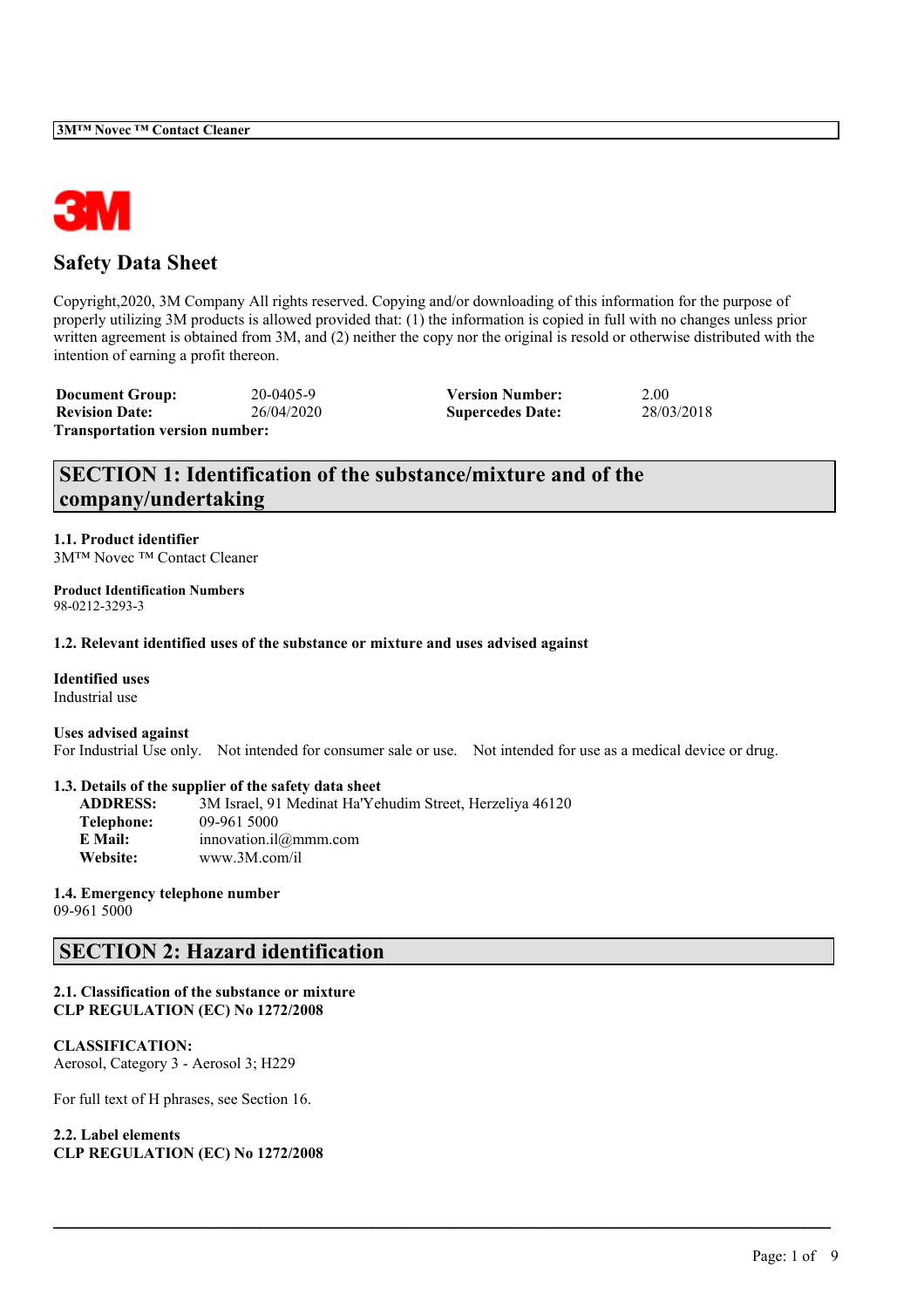# **SIGNAL WORD**

Warning

# **HAZARD STATEMENTS:** H229 Pressurized container: may burst if heated.

## **PRECAUTIONARY STATEMENTS**

| <b>Prevention:</b><br><b>P210A</b><br>P <sub>251</sub> | Keep away from heat, hot surfaces, sparks, open flames and other ignition sources. No smoking.<br>Do not pierce or burn, even after use. |
|--------------------------------------------------------|------------------------------------------------------------------------------------------------------------------------------------------|
| Storage:<br>$P410 + P412$                              | Protect from sunlight. Do not expose to temperatures exceeding 50C/122F.                                                                 |

**Notes on labelling:**

Updated per Regulation (EC) No. 648/2004 on detergents.

# **2.3. Other hazards**

None known

# **SECTION 3: Composition/information on ingredients**

| $ -$<br>. .<br>Hngredient                             | T<br>VV.<br>◡…                       | No.<br>í ŀ<br>ப | $T$ $T$ $T$<br>$\frac{10}{6}$<br>nv | $\cdot$<br>$\sim$<br>ıcatıon<br>Classif                          |
|-------------------------------------------------------|--------------------------------------|-----------------|-------------------------------------|------------------------------------------------------------------|
| $\sim$<br>Carbon<br>D <sub>10</sub> x <sub>1</sub> de | $\sim$ $\sim$<br>$124 -$<br>$20 - 9$ | $204-696$<br>້  | -                                   | ** -<br>H <sub>280</sub><br>and all<br>ាបារស<br>$gas^*$<br>ueneg |

 $\mathcal{L}_\mathcal{L} = \mathcal{L}_\mathcal{L} = \mathcal{L}_\mathcal{L} = \mathcal{L}_\mathcal{L} = \mathcal{L}_\mathcal{L} = \mathcal{L}_\mathcal{L} = \mathcal{L}_\mathcal{L} = \mathcal{L}_\mathcal{L} = \mathcal{L}_\mathcal{L} = \mathcal{L}_\mathcal{L} = \mathcal{L}_\mathcal{L} = \mathcal{L}_\mathcal{L} = \mathcal{L}_\mathcal{L} = \mathcal{L}_\mathcal{L} = \mathcal{L}_\mathcal{L} = \mathcal{L}_\mathcal{L} = \mathcal{L}_\mathcal{L}$ 

Please see section 16 for the full text of any H statements referred to in this section

For information on ingredient occupational exposure limits or PBT or vPvB status, see sections 8 and 12 of this SDS

# **SECTION 4: First aid measures**

# **4.1. Description of first aid measures**

# **Inhalation:**

No need for first aid is anticipated.

**Skin Contact:** No need for first aid is anticipated.

**Eye Contact:** No need for first aid is anticipated.

**If Swallowed:** No need for first aid is anticipated.

**4.2. Most important symptoms and effects, both acute and delayed**

See Section 11.1. Information on toxicological effects.

### **4.3. Indication of any immediate medical attention and special treatment required** Not applicable

# **SECTION 5: Fire-fighting measures**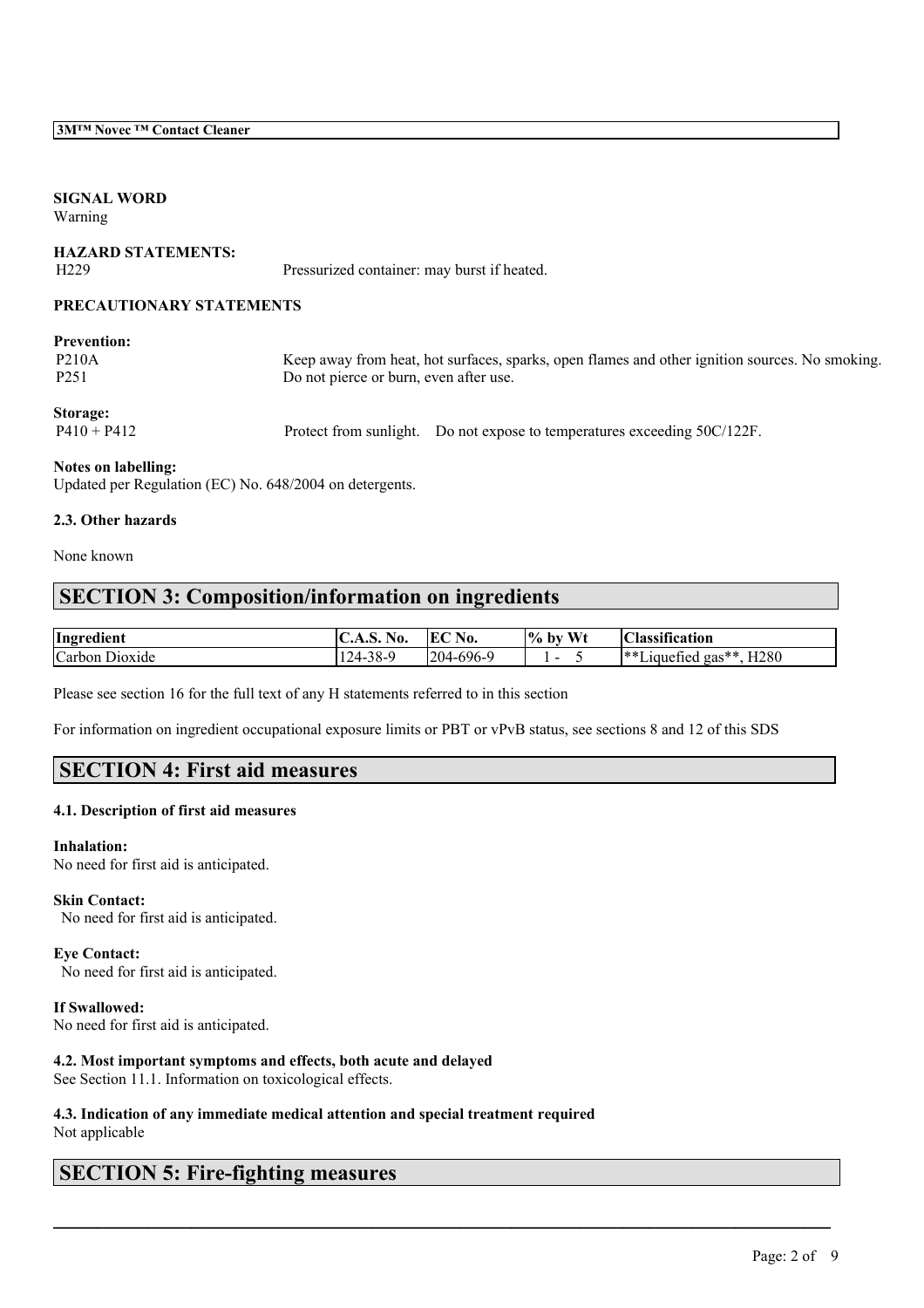#### **5.1. Extinguishing media**

Use a fire fighting agent suitable for the surrounding fire.

#### **5.2. Special hazards arising from the substance or mixture**

Closed containers exposed to heat from fire may build pressure and explode. Exposure to extreme heat can give rise to thermal decomposition.

#### **5.3. Advice for fire-fighters**

When fire fighting conditions are severe and total thermal decomposition of the product is possible, wear full protective clothing, including helmet, self-contained, positive pressure or pressure demand breathing apparatus, bunker coat and pants, bands around arms, waist and legs, face mask, and protective covering for exposed areas of the head.

# **SECTION 6: Accidental release measures**

#### **6.1. Personal precautions, protective equipment and emergency procedures**

Keep away from heat/sparks/open flames/hot surfaces. - No smoking. Ventilate the area with fresh air. For large spill, or spills in confined spaces, provide mechanical ventilation to disperse or exhaust vapors, in accordance with good industrial hygiene practice. Refer to other sections of this SDS for information regarding physical and health hazards, respiratory protection, ventilation, and personal protective equipment.

#### **6.2. Environmental precautions**

Avoid release to the environment.

### **6.3. Methods and material for containment and cleaning up**

If possible, seal leaking container. Place leaking containers in a well-ventilated area, preferably an operating exhaust hood, or if necessary outdoors on an impermeable surface until appropriate packaging for the leaking container or its contents is available. Contain spill. Working from around the edges of the spill inward, cover with bentonite, vermiculite, or commercially available inorganic absorbent material. Mix in sufficient absorbent until it appears dry. Remember, adding an absorbent material does not remove a physical, health, or environmental hazard. Collect as much of the spilled material as possible. Place in a closed container approved for transportation by appropriate authorities. Clean up residue with an appropriate solvent selected by a qualified and authorized person. Ventilate the area with fresh air. Read and follow safety precautions on the solvent label and SDS. Seal the container. Dispose of collected material as soon as possible in accordance with applicable local/regional/national/international regulations.

## **6.4. Reference to other sections**

Refer to Section 8 and Section 13 for more information

# **SECTION 7: Handling and storage**

### **7.1. Precautions for safe handling**

Do not breathe thermal decomposition products. For industrial/occupational use only. Not for consumer sale or use. Store work clothes separately from other clothing, food and tobacco products. Do not pierce or burn, even after use. No smoking: Smoking while using this product can result in contamination of the tobacco and/or smoke and lead to the formation of hazardous decomposition products.

### **7.2. Conditions for safe storage including any incompatibilities**

Store in a well-ventilated place. Protect from sunlight. Do not expose to temperatures exceeding 50C/122F. Store away from strong bases.

### **7.3. Specific end use(s)**

See information in Section 7.1 and 7.2 for handling and storage recommendations. See Section 8 for exposure controls and personal protection recommendations.

 $\mathcal{L}_\mathcal{L} = \mathcal{L}_\mathcal{L} = \mathcal{L}_\mathcal{L} = \mathcal{L}_\mathcal{L} = \mathcal{L}_\mathcal{L} = \mathcal{L}_\mathcal{L} = \mathcal{L}_\mathcal{L} = \mathcal{L}_\mathcal{L} = \mathcal{L}_\mathcal{L} = \mathcal{L}_\mathcal{L} = \mathcal{L}_\mathcal{L} = \mathcal{L}_\mathcal{L} = \mathcal{L}_\mathcal{L} = \mathcal{L}_\mathcal{L} = \mathcal{L}_\mathcal{L} = \mathcal{L}_\mathcal{L} = \mathcal{L}_\mathcal{L}$ 

# **SECTION 8: Exposure controls/personal protection**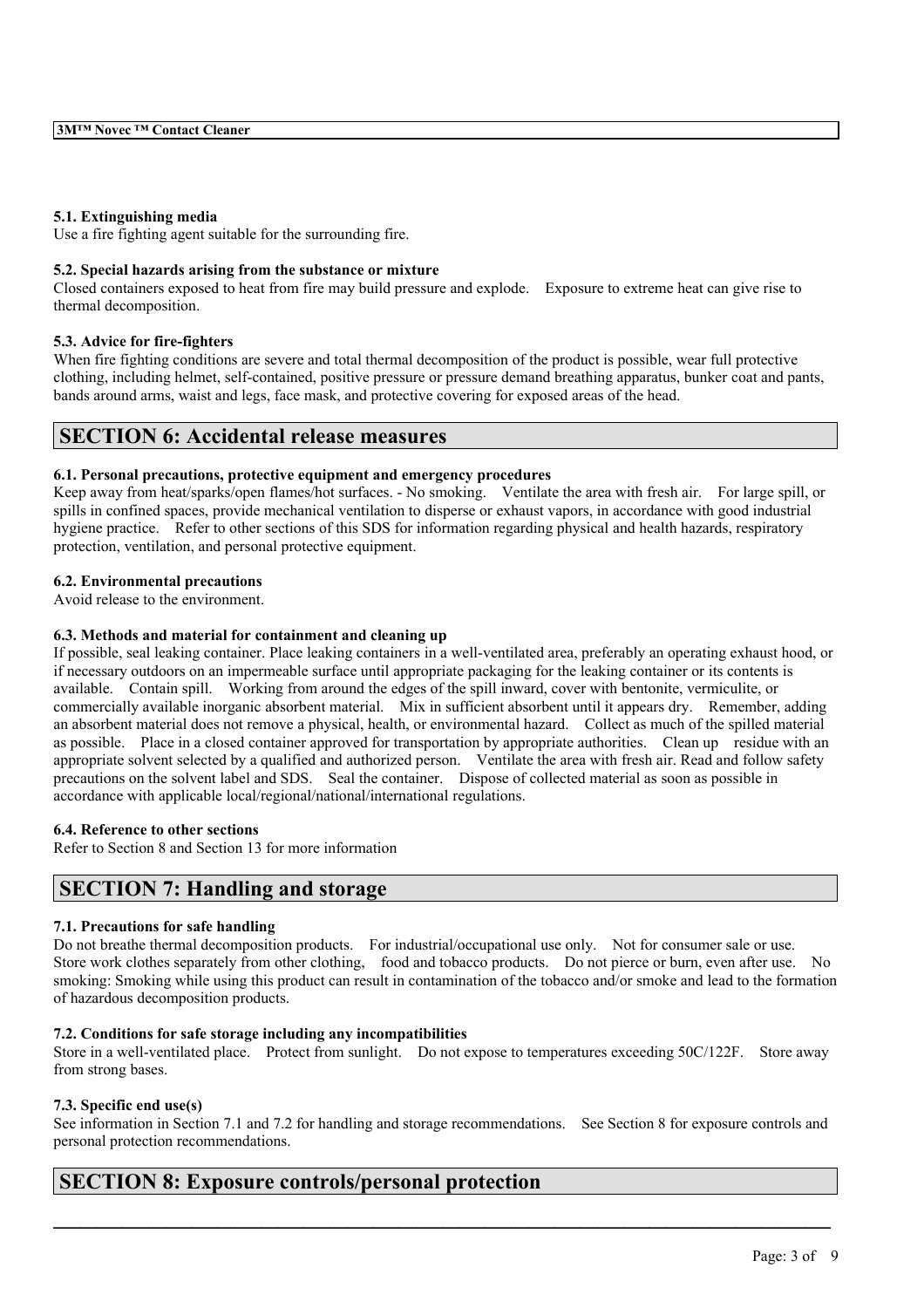### **8.1. Control parameters**

#### **Occupational exposure limits**

If a component is disclosed in section 3 but does not appear in the table below, an occupational exposure limit is not available for the component.

| Ingredient     | <b>C.A.S. No.</b> | Agency | <b>Limit type</b>       | <b>Additional Comments</b> |
|----------------|-------------------|--------|-------------------------|----------------------------|
| Carbon Dioxide | 124-38-9          | ACGIH  | TWA:5000 ppm;STEL:30000 |                            |
|                |                   |        | ppm                     |                            |

ACGIH : American Conference of Governmental Industrial Hygienists CMRG : Chemical Manufacturer's Recommended Guidelines TWA: Time-Weighted-Average STEL: Short Term Exposure Limit

CEIL: Ceiling

**8.2. Exposure controls**

#### **8.2.1. Engineering controls**

No engineering controls required.

### **8.2.2. Personal protective equipment (PPE)**

### **Eye/face protection**

Select and use eye/face protection to prevent contact based on the results of an exposure assessment. The following eye/face protection(s) are recommended: Full Face Shield

Indirect Vented Goggles

#### **Skin/hand protection**

No chemical protective gloves are required.

#### **Respiratory protection**

None required.

# **SECTION 9: Physical and chemical properties**

#### **9.1. Information on basic physical and chemical properties**

| Appearance                         |                                           |
|------------------------------------|-------------------------------------------|
| <b>Physical state</b>              | Liquid                                    |
| Color                              | Colorless                                 |
| <b>Specific Physical Form:</b>     | Aerosol                                   |
| Odor                               | Slight Ether                              |
| <b>Odor threshold</b>              | No Data Available                         |
| pН                                 | Not Applicable                            |
| <b>Boiling point/boiling range</b> | 61 °C                                     |
| <b>Melting point</b>               | Not Applicable                            |
| Flammability (solid, gas)          | Not Applicable                            |
| <b>Explosive properties:</b>       | Not Classified                            |
| <b>Oxidising properties:</b>       | Not Classified                            |
| <b>Flash Point</b>                 | No flash point                            |
| <b>Autoignition temperature</b>    | 405 °C [Details: per ASTM E659-84 method] |
| <b>Flammable Limits(LEL)</b>       | No Data Available                         |
| <b>Flammable Limits(UEL)</b>       | No Data Available                         |
|                                    |                                           |

 $\mathcal{L}_\mathcal{L} = \mathcal{L}_\mathcal{L} = \mathcal{L}_\mathcal{L} = \mathcal{L}_\mathcal{L} = \mathcal{L}_\mathcal{L} = \mathcal{L}_\mathcal{L} = \mathcal{L}_\mathcal{L} = \mathcal{L}_\mathcal{L} = \mathcal{L}_\mathcal{L} = \mathcal{L}_\mathcal{L} = \mathcal{L}_\mathcal{L} = \mathcal{L}_\mathcal{L} = \mathcal{L}_\mathcal{L} = \mathcal{L}_\mathcal{L} = \mathcal{L}_\mathcal{L} = \mathcal{L}_\mathcal{L} = \mathcal{L}_\mathcal{L}$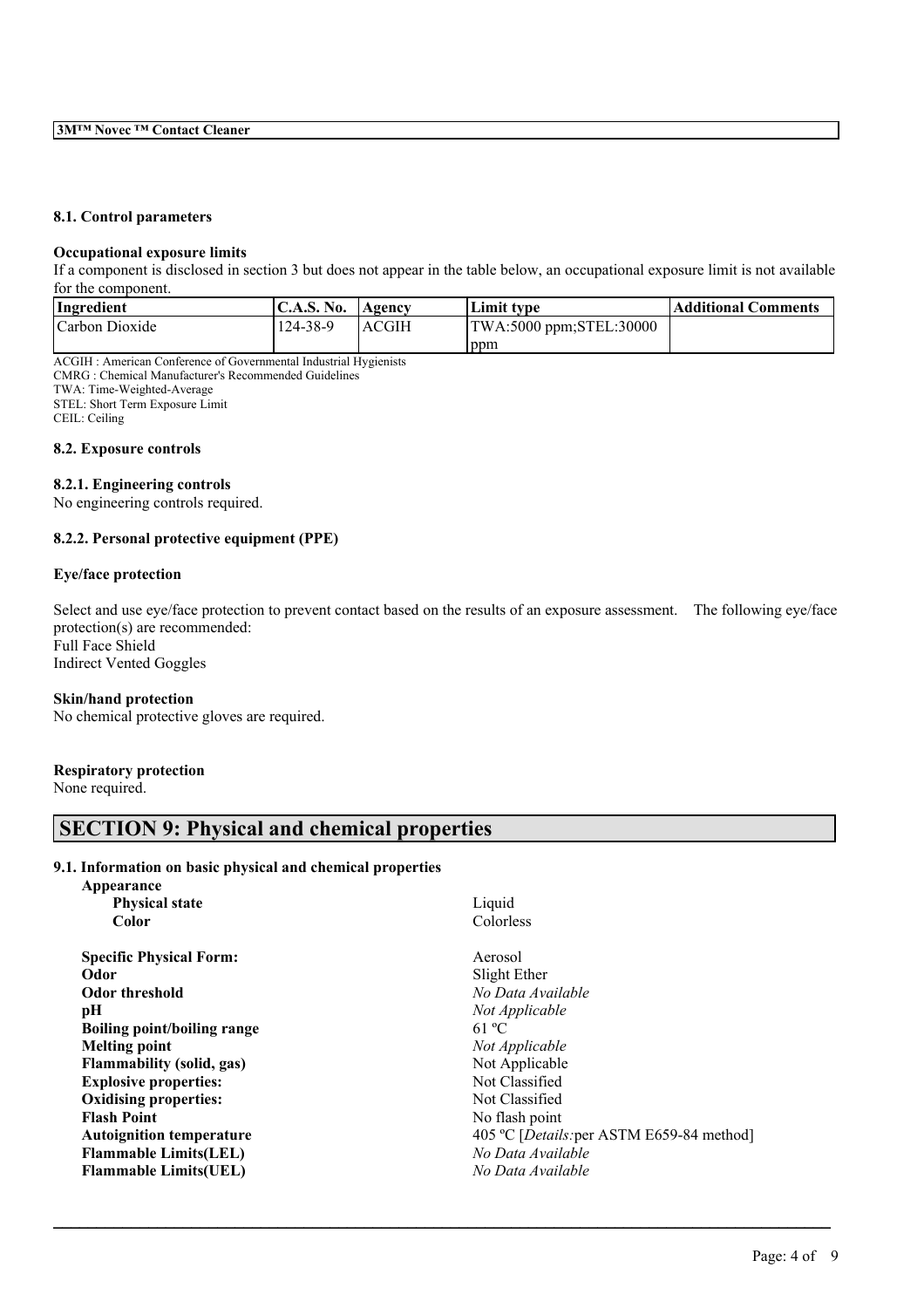**Water solubility** < 12 ppm **Solubility- non-water** *No Data Available* **Partition coefficient: n-octanol/ water** *No Data Available* **Evaporation rate** 49 [*Ref Std:*BUOAC=1] **Vapor Density** 8.6 [*Ref Std:*AIR=1] **Decomposition temperature** *No Data Available* **Viscosity** 0.6 mPa-s **Density** 1.52 g/ml

**9.2. Other information EU Volatile Organic Compounds** *No Data Available* **Molecular weight** *No Data Available* **Percent volatile** 100 %

**Vapor Pressure** 26,664.4 Pa [@ 25 ºC ] [*Details:*Internal Pressure for Aerosol Can is approximately 75 psig  $(225C)$ **Relative Density** 1.52 [@ 20 ºC ] [*Ref Std:*WATER=1]

# **SECTION 10: Stability and reactivity**

#### **10.1. Reactivity**

This material may be reactive with certain agents under certain conditions - see the remaining headings in this section.

**10.2. Chemical stability** Stable.

**10.3. Possibility of hazardous reactions** Hazardous polymerization will not occur. **10.4. Conditions to avoid** None known. **10.5. Incompatible materials** Strong bases

**10.6. Hazardous decomposition products Substance Condition**

Hydrogen Fluoride At Elevated Temperatures - extreme condition of heat Perfluoroisobutylene (PFIB) At Elevated Temperatures - extreme condition of heat

If the product is exposed to extreme condition of heat from misuse or equipment failure, toxic decomposition products that include hydrogen fluoride and perfluoroisobutylene can occur.

# **SECTION 11: Toxicological information**

The information below may not agree with the EU material classification in Section 2 and/or the ingredient classifications in Section 3 if specific ingredient classifications are mandated by a competent authority. In addition, statements and data presented in Section 11 are based on UN GHS calculation rules and classifications derived from **3M assessments.**

 $\mathcal{L}_\mathcal{L} = \mathcal{L}_\mathcal{L} = \mathcal{L}_\mathcal{L} = \mathcal{L}_\mathcal{L} = \mathcal{L}_\mathcal{L} = \mathcal{L}_\mathcal{L} = \mathcal{L}_\mathcal{L} = \mathcal{L}_\mathcal{L} = \mathcal{L}_\mathcal{L} = \mathcal{L}_\mathcal{L} = \mathcal{L}_\mathcal{L} = \mathcal{L}_\mathcal{L} = \mathcal{L}_\mathcal{L} = \mathcal{L}_\mathcal{L} = \mathcal{L}_\mathcal{L} = \mathcal{L}_\mathcal{L} = \mathcal{L}_\mathcal{L}$ 

**11.1. Information on Toxicological effects**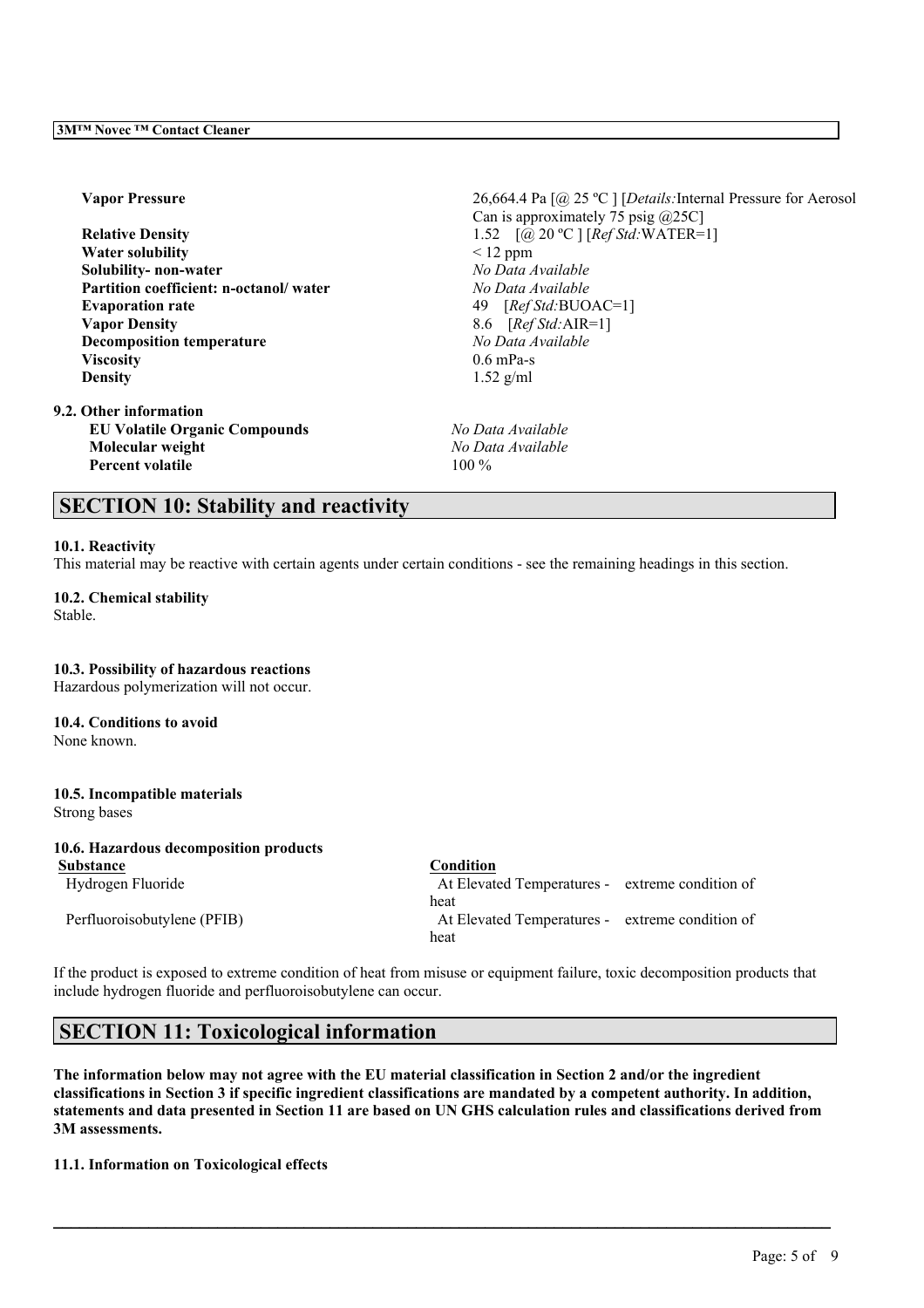# **Signs and Symptoms of Exposure**

#### Based on test data and/or information on the components, this material may produce the following health effects:

#### **Inhalation:**

No known health effects.

#### **Skin Contact:**

Contact with the skin during product use is not expected to result in significant irritation.

#### **Eye Contact:**

Contact with the eyes during product use is not expected to result in significant irritation.

#### **Ingestion:**

No known health effects.

#### **Toxicological Data**

If a component is disclosed in section 3 but does not appear in a table below, either no data are available for that endpoint or the data are not sufficient for classification.

### **Acute Toxicity**

| Name            | Route                 | <b>Species</b> | Value                                             |
|-----------------|-----------------------|----------------|---------------------------------------------------|
| Overall product | Ingestion             |                | No data available; calculated $ATE > 5,000$ mg/kg |
| Carbon Dioxide  | Inhalation-<br>Gas(4) | Rat            | $LC50 > 53,000$ ppm                               |
|                 | hours)                |                |                                                   |

 $ATE = acute$  toxicity estimate

#### **Skin Corrosion/Irritation**

For the component/components, either no data are currently available or the data are not sufficient for classification.

#### **Serious Eye Damage/Irritation**

For the component/components, either no data are currently available or the data are not sufficient for classification.

#### **Skin Sensitization**

For the component/components, either no data are currently available or the data are not sufficient for classification.

#### **Respiratory Sensitization**

For the component/components, either no data are currently available or the data are not sufficient for classification.

#### **Germ Cell Mutagenicity**

For the component/components, either no data are currently available or the data are not sufficient for classification.

#### **Carcinogenicity**

For the component/components, either no data are currently available or the data are not sufficient for classification.

#### **Reproductive Toxicity**

#### **Reproductive and/or Developmental Effects**

| Name           | Route      | Value                                | <b>Species</b> | <b>Test Result</b> | Exposure        |
|----------------|------------|--------------------------------------|----------------|--------------------|-----------------|
|                |            |                                      |                |                    | <b>Duration</b> |
| Carbon Dioxide | Inhalation | Not classified for male reproduction | Mouse          | LOAEL              | not available   |
|                |            |                                      |                | $350,000$ ppm      |                 |
| Carbon Dioxide | Inhalation | Not classified for development       | Rat            | LOAEL              | 24 hours        |
|                |            |                                      |                | $60,000$ ppm       |                 |

 $\mathcal{L}_\mathcal{L} = \mathcal{L}_\mathcal{L} = \mathcal{L}_\mathcal{L} = \mathcal{L}_\mathcal{L} = \mathcal{L}_\mathcal{L} = \mathcal{L}_\mathcal{L} = \mathcal{L}_\mathcal{L} = \mathcal{L}_\mathcal{L} = \mathcal{L}_\mathcal{L} = \mathcal{L}_\mathcal{L} = \mathcal{L}_\mathcal{L} = \mathcal{L}_\mathcal{L} = \mathcal{L}_\mathcal{L} = \mathcal{L}_\mathcal{L} = \mathcal{L}_\mathcal{L} = \mathcal{L}_\mathcal{L} = \mathcal{L}_\mathcal{L}$ 

#### **Target Organ(s)**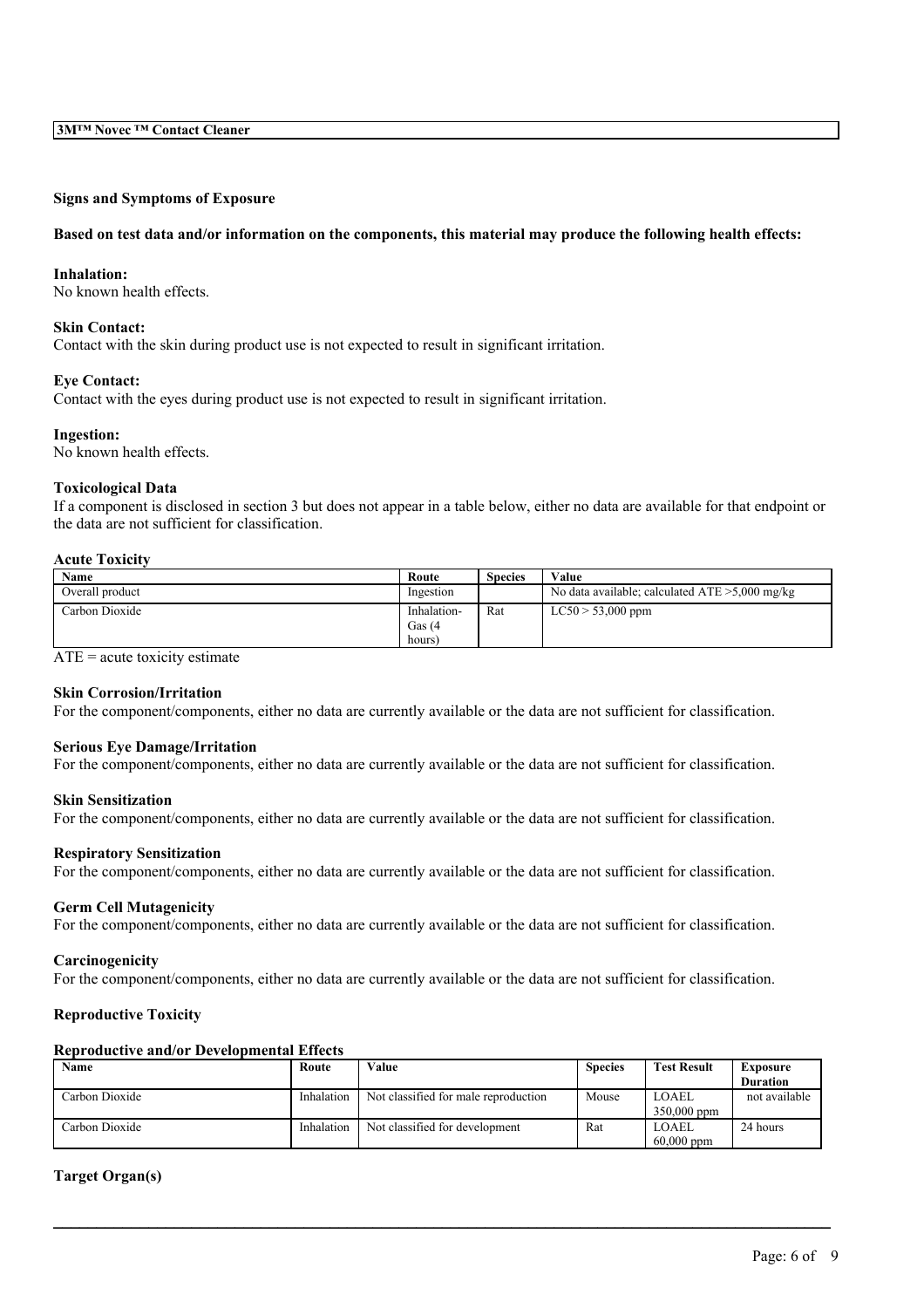#### **Specific Target Organ Toxicity - single exposure**

For the component/components, either no data are currently available or the data are not sufficient for classification.

| Specific Target Organ Toxicity - repeated exposure |            |                                                                                                    |                |                |                              |                                    |  |  |  |
|----------------------------------------------------|------------|----------------------------------------------------------------------------------------------------|----------------|----------------|------------------------------|------------------------------------|--|--|--|
| Name                                               | Route      | Target Organ(s)                                                                                    | Value          | <b>Species</b> | <b>Test Result</b>           | <b>Exposure</b><br><b>Duration</b> |  |  |  |
| Carbon Dioxide                                     | Inhalation | heart   bone, teeth,<br>nails, and/or hair<br>liver   nervous<br>system   kidney<br>and/or bladder | Not classified | Rat            | <b>LOAEL</b><br>$60,000$ ppm | $166$ days                         |  |  |  |

respiratory system

### **Specific Target Organ Toxicity - repeated exposure**

#### **Aspiration Hazard**

For the component/components, either no data are currently available or the data are not sufficient for classification.

### Please contact the address or phone number listed on the first page of the SDS for additional toxicological information **on this material and/or its components.**

# **SECTION 12: Ecological information**

The information below may not agree with the EU material classification in Section 2 and/or the ingredient classifications in Section 3 if specific ingredient classifications are mandated by a competent authority. In addition, statements and data presented in Section 12 are based on UN GHS calculation rules and classifications derived from **3M assessments.**

#### **12.1. Toxicity**

No product test data available

| <b>Material</b> | 'AS #    | <b>Organism</b> | vpe          | <b>Exposure</b>     | <b>Test Endpoint Test Result</b> |                      |
|-----------------|----------|-----------------|--------------|---------------------|----------------------------------|----------------------|
| Carbon Dioxide  | 124-38-9 | Fish            | Experimental | 196 hours           | Lethal                           | $112.2 \text{ mg}/1$ |
|                 |          |                 |              |                     | Concentration 50%                |                      |
| Carbon Dioxide  | 124-38-9 | Atlantic Salmon | Experimental | $ 43 \text{ days} $ | No obs Effect                    | $26 \text{ mg/l}$    |
|                 |          |                 |              |                     | Conc                             |                      |

#### **12.2. Persistence and degradability**

| <b>Material</b> | $\triangle$ $C \triangle T$<br>NO. | $\sqrt{2}$<br>$\overline{\phantom{a}}$<br>rest i<br>vpe) | Duration | <b>CONTRACTOR</b><br>Study<br>I ype | lm<br>⊥`es± | Result  Protocol |
|-----------------|------------------------------------|----------------------------------------------------------|----------|-------------------------------------|-------------|------------------|
| Carbon Dioxide  | 124-38-9                           | Data not availbl-<br>$\sim$<br>Imsufficient              |          |                                     | N/A         |                  |

#### **12.3. Bioaccumulative potential**

| <b>Material</b> | Cas No.  | <b>Test Type</b>                        | Duration | Study Type                                         | Test Result  Protocol |               |
|-----------------|----------|-----------------------------------------|----------|----------------------------------------------------|-----------------------|---------------|
| Carbon Dioxide  | 124-38-9 | <i>Experimental</i><br>Bioconcentration |          | Log of<br>Octanol/H <sub>2</sub> O part.<br>lcoeff | 10.83                 | Other methods |

 $\mathcal{L}_\mathcal{L} = \mathcal{L}_\mathcal{L} = \mathcal{L}_\mathcal{L} = \mathcal{L}_\mathcal{L} = \mathcal{L}_\mathcal{L} = \mathcal{L}_\mathcal{L} = \mathcal{L}_\mathcal{L} = \mathcal{L}_\mathcal{L} = \mathcal{L}_\mathcal{L} = \mathcal{L}_\mathcal{L} = \mathcal{L}_\mathcal{L} = \mathcal{L}_\mathcal{L} = \mathcal{L}_\mathcal{L} = \mathcal{L}_\mathcal{L} = \mathcal{L}_\mathcal{L} = \mathcal{L}_\mathcal{L} = \mathcal{L}_\mathcal{L}$ 

#### **12.4. Mobility in soil**

Please contact manufacturer for more details

# **12.5. Results of the PBT and vPvB assessment**

This material does not contain any substances that are assessed to be a PBT or vPvB

#### **12.6. Other adverse effects**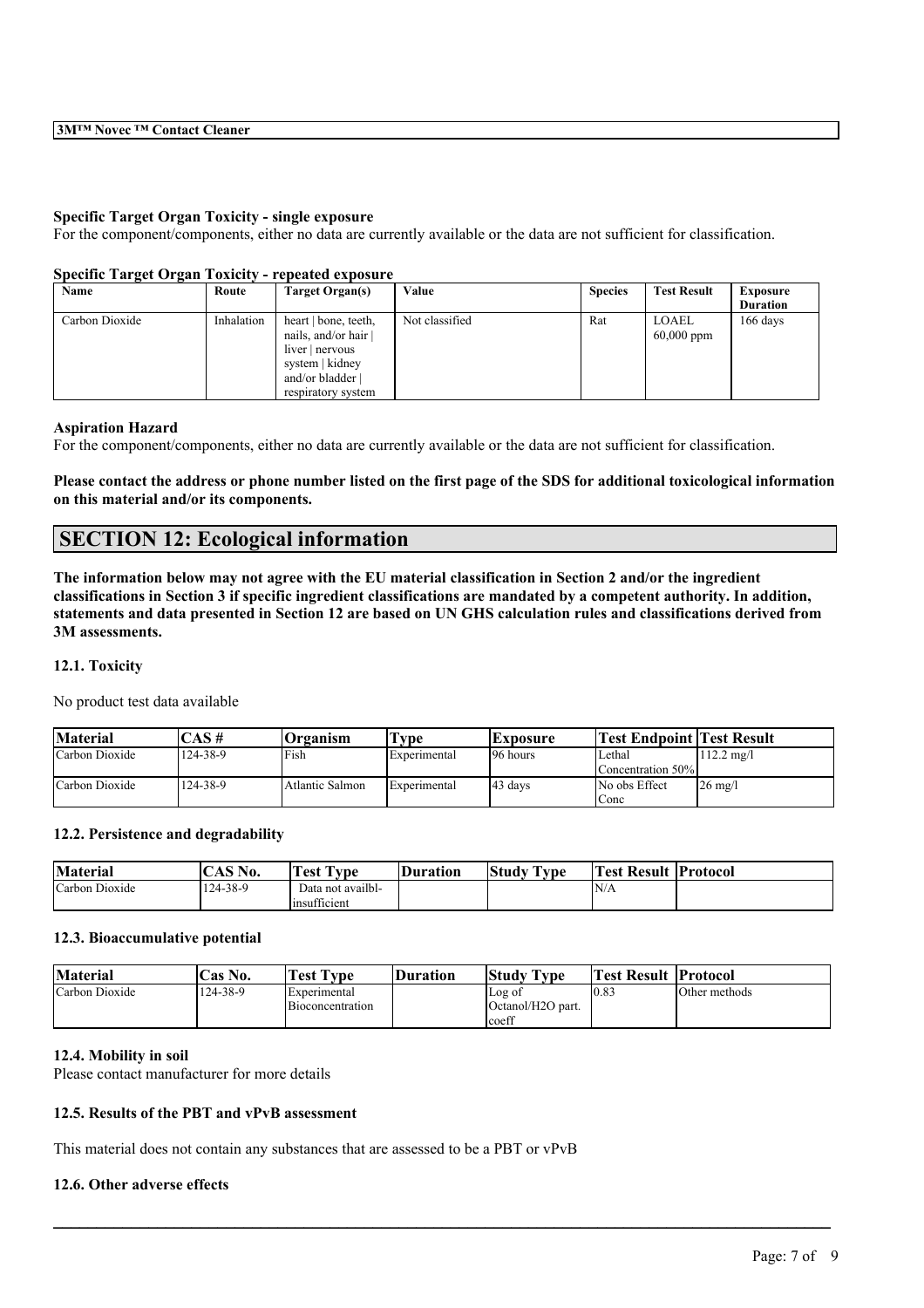**3M™ Novec ™ Contact Cleaner**

No information available

# **SECTION 13: Disposal considerations**

### **13.1 Waste treatment methods**

Dispose of contents/ container in accordance with the local/regional/national/international regulations.

Prior to disposal, consult all applicable authorities and regulations to insure proper classification. Dispose of waste product in a permitted industrial waste facility. Facility must be capable of handling aerosol cans. Empty and clean product containers may be disposed as non-hazardous waste. Consult your specific regulations and service providers to determine available options and requirements.

The coding of a waste stream is based on the application of the product by the consumer. Since this is out of the control of 3M, no waste code(s) for products after use will be provided. Please refer to the European Waste Code (EWC - 2000/532/CE and amendments) to assign the correct waste code to your waste stream. Ensure national and/or regional regulations are complied with and always use a licensed waste contractor

### **EU waste code (product as sold)**

070603\* Organic halogenated solvents, washing liquids and mother liquors

# **SECTION 14: Transportation information**

ADR: UN1950; Aerosols; 2.2; (E); 5A. IATA: UN1950; Aerosols; Non-flammable; 2.2. IMDG: UN1950; Aerosols; 2.2; EMS: FD,SU.

# **SECTION 15: Regulatory information**

**15.1. Safety, health and environmental regulations/legislation specific for the substance or mixture**

# **SECTION 16: Other information**

### **List of relevant H statements**

H229 Pressurized container. may burst if heated. H280 Contains gas under pressure; may explode if heated.

#### **Revision information:**

Section 01: Product use information information was modified.

Section 03: Composition/ Information of ingredients table information was modified.

- Section 05: Fire Extinguishing media information information was modified.
- Section 06: Accidental release personal information information was modified.
- Section 07: Conditions safe storage information was modified.
- Section 07: Precautions safe handling information information was modified.

Section 08: Appropriate Engineering controls information information was modified.

Section 08: Personal Protection - Respiratory Information information was deleted.

Section 08: Personal Protection - Thermal hazards information information was deleted.

 $\mathcal{L}_\mathcal{L} = \mathcal{L}_\mathcal{L} = \mathcal{L}_\mathcal{L} = \mathcal{L}_\mathcal{L} = \mathcal{L}_\mathcal{L} = \mathcal{L}_\mathcal{L} = \mathcal{L}_\mathcal{L} = \mathcal{L}_\mathcal{L} = \mathcal{L}_\mathcal{L} = \mathcal{L}_\mathcal{L} = \mathcal{L}_\mathcal{L} = \mathcal{L}_\mathcal{L} = \mathcal{L}_\mathcal{L} = \mathcal{L}_\mathcal{L} = \mathcal{L}_\mathcal{L} = \mathcal{L}_\mathcal{L} = \mathcal{L}_\mathcal{L}$ 

Section 08: Respiratory protection information information was added.

Section 09: Color information was added.

Section 09: Odor information was added.

Section 09: Odor, color, grade information information was deleted.